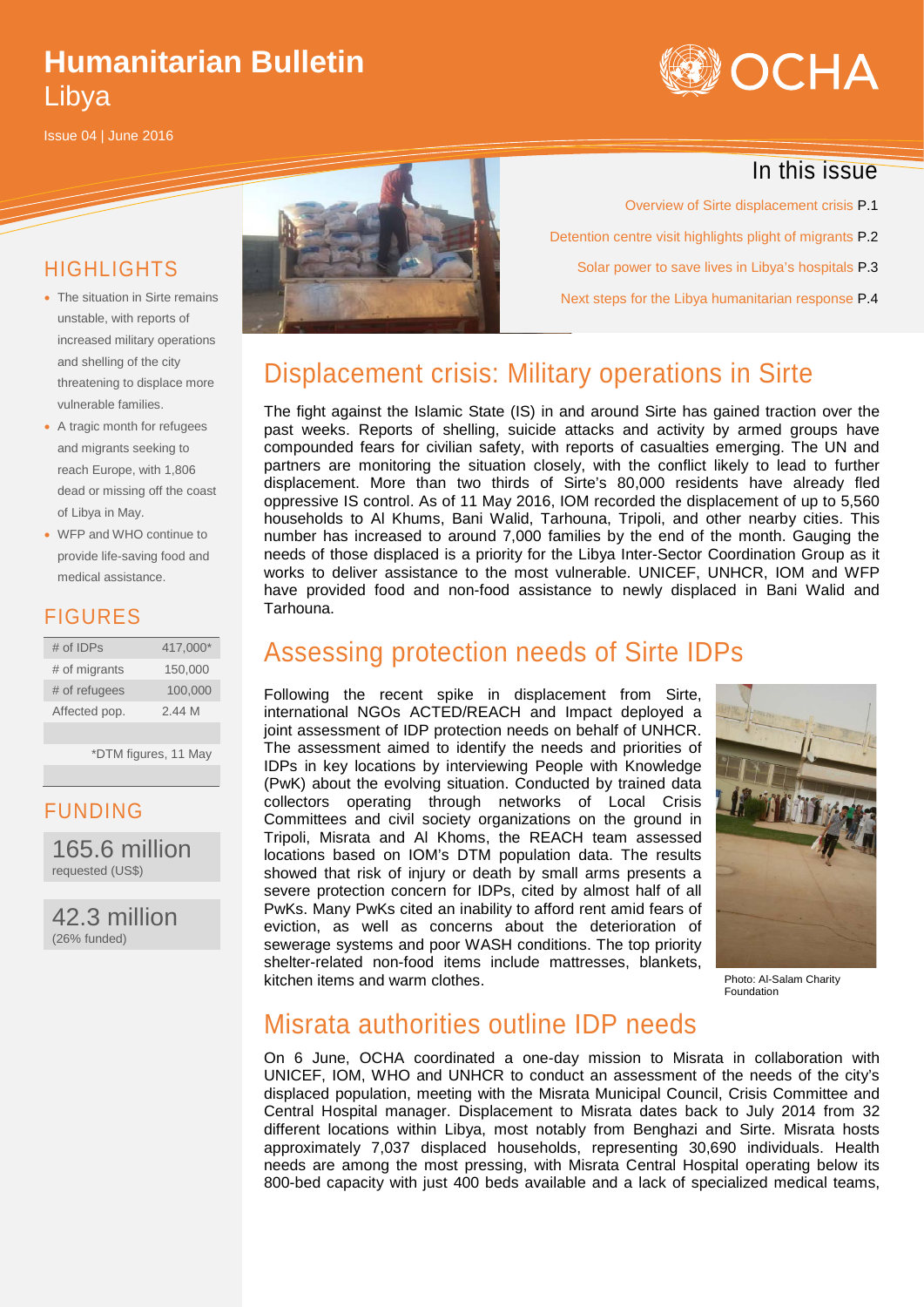medical supplies. Misrata hospital receives casualities from the conflict in Sirte and is in need of specialised assistance. WHO provided 25 emergency health kits, each sufficient for 10,000 persons for three months. Acute shortage of anaesthetics and narcotics drugs is reported. To respond to the immediate needs identified during the assessment; food, non-food items and hygiene kits will be dispatched urgently for the newly-displaced arriving from Sirte. A follow-up mission will be conducted to assess food and cash needs within the next month.

## Perilous sea crossing claims more lives as migrants and refugees face dire conditions in Libya

May has proven to be the deadliest month this year for refugees and migrants attempting the dangerous sea journey from Libya to Europe, with 1,086 people reported dead or missing in maritime incidents off Libya's coast. Between 22 and 28 May alone, over 3,600 migrants were rescued and brought back to shore in Libya.

With the warmer weather in the past two months blamed in part for the increase, the continuing dire conditions in Libya's detention centres are increasingly in the spotlight. The migrants rescued in May were transferred to detention centres in Al Zawiya, Abu Eissa and Shuhada' Al Nasr, which are all severely over capacity. One centre has a capacity to hold 1,000 migrants, yet is currently holding 2,000 people. The ability of the detention centres to provide initial emergency assistance and meet critical needs is severely strained.

The capacity of humanitarian responders is also reaching limits. The Libyan Red Crescent (LRC) is unable to meet the demand to respond to casualties at sea, especially for the management of remains, including transportation, storage, and burial. The LRC Al Zawiya branch recently announced the suspension of all its services related to migrants.

In response, the humanitarian community is supporting migrants and vital local response services. UNHCR conducted hygiene promotion activities in Alkhoms, Gweaa, and Alkareem detention centres benefiting over 300 detainees. IOM has delivered 600 hygiene kits in the week of 24 May 2016 in coordination with Shiekh Taher Alzawy Charity Organisation (STACO) and Psychosocial Support (PSS) to both Abu Eissa and Al-Shuhada Detention Centres. To support the capacity of the LRC to handle the remains of those who have perished at sea with dignity and respect, IOM has delivered 1,200 body bags to LRC offices across Libya.



#### **UN VISITS TRIPOLI DETENTION CENTRE**

On 20 May, a UN delegation visited the Abu-Saleem Detention Centre in Tripoli, which currently hosts 450 migrants.

The delegation was led by Mr. Martin Kobler, the Special Representative of the Secretary-General and Head of the United Nations Support Mission in Libya (UNSMIL) and included UNHCR Libya Chief of Mission Mr. Samer Haddadin, and IOM chief of mission for Libya Mr. Osman Belbasi. The discussion focused on the need to secure further support from the international community.

UNHCR and IOM are leading a task force on detention, to monitor and provide basic assistance, such as health or basic hygiene items. UNHCR advocates for the release of refugees who have fled their country, while IOM facilitates the voluntary return of migrants willing to go home.

*"I spent more than one month in an extremely difficult journey that cost me Euro 2,450 from Senegal to Libya via Mali and Algeria. During my stay in Tripoli I worked in several jobs to support myself and earn some money that would allow me to cross the Mediterranean. However, I was arrested by the police, lost my savings and was imprisoned for two months until IOM's help arrived."*

Soumaila, a young migrant, speaking to IOM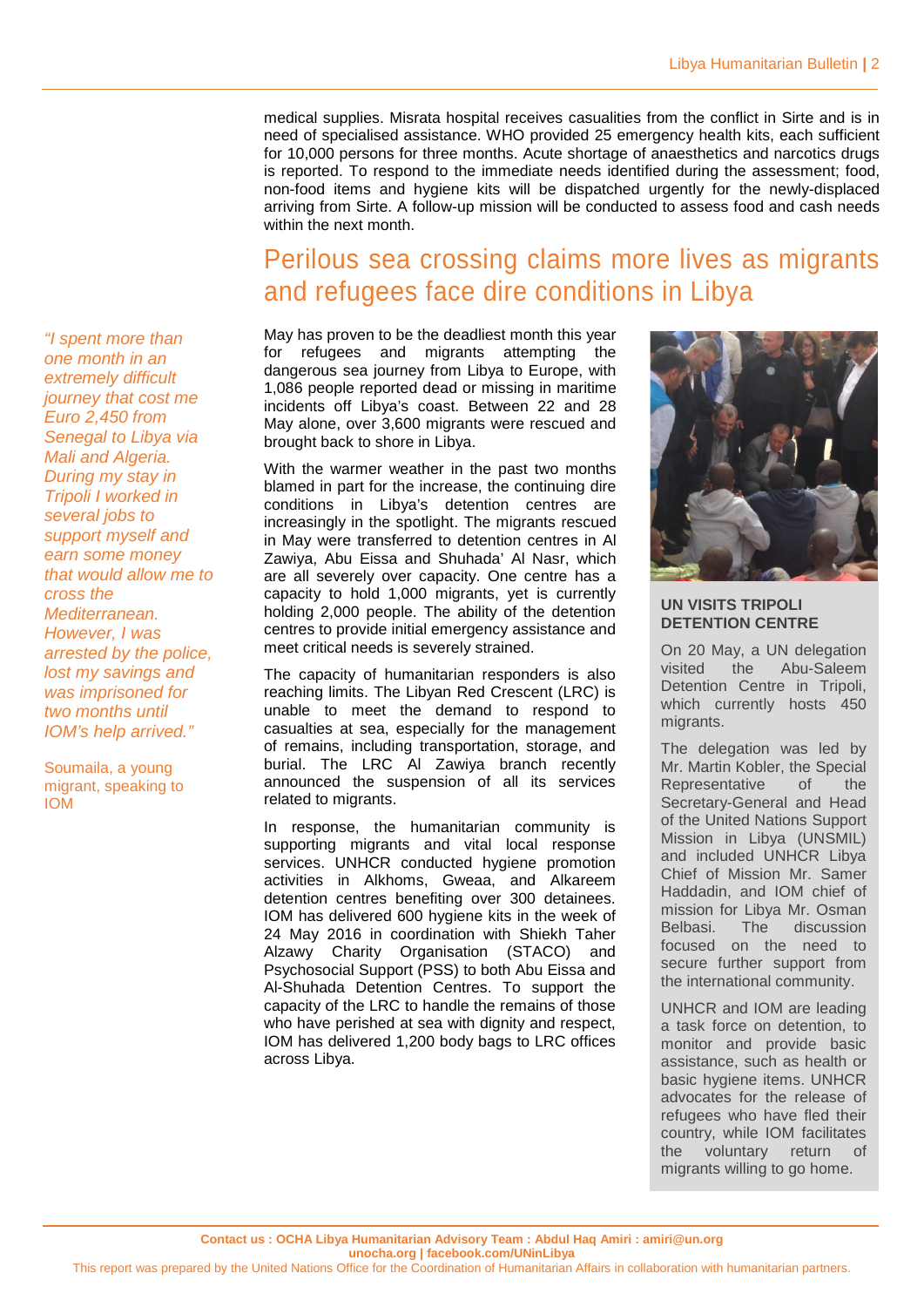

Photo: IOM

### In Brief: Humanitarian assistance highlights

#### **Health**

The World Health Organization (WHO), together with partners, continues to ensure that medicines and medical supplies reach those in need. On 2 June, WHO arranged a consignment of tuberculosis medicines to Tripoli, handing the stocks over to the National Tuberculosis Programme where they will serve the entire caseload of TB patients for a period of six months.

WHO also arranged a consignment of 500 Interagency Emergency Health Kits (IEHK), handing them over to the Ministry of Health warehouse in Al



Site survey of Abu Sleem Hospital, with the participation of Director and Engineers of Technical Department / Photo: UNDP

Baida to be distributed across Libya. Another 25 IEHK were delivered to Misrata hospital in early June.

#### **Food Security**

In May, the World Food Programme (WFP) distributed 876 mt of food in western and southern Libya through cooperating partner Sheikh Taher Azzawi Charity Organisation (STACO), reaching 69,820 beneficiaries, and 402 mt in eastern Libya through LibAid, reaching 33,000 beneficiaries in Benghazi.

In June, WFP is distributing food to 33,500 people in Benghazi and to 73,000 people in western and southern Libya. WFP's focus on areas where fighting continues to occur has provided much-needed food assistance to internally displaced people.

## Saving lives in Libya: Solar energy to provide emergency power to hospitals

With Libya already facing significant challenges to its health sector, frequent electricity shortages are hampering the operation of vital equipment and placing patients' lives at risk. As part of the Early Recovery component of the Humanitarian Response Plan (HRP), the United Nations Development Programme (UNDP) "Energy for Life Saving" intervention is providing an innovative solution with the installation of solar power backup systems in the hospitals of most major Libyan cities.